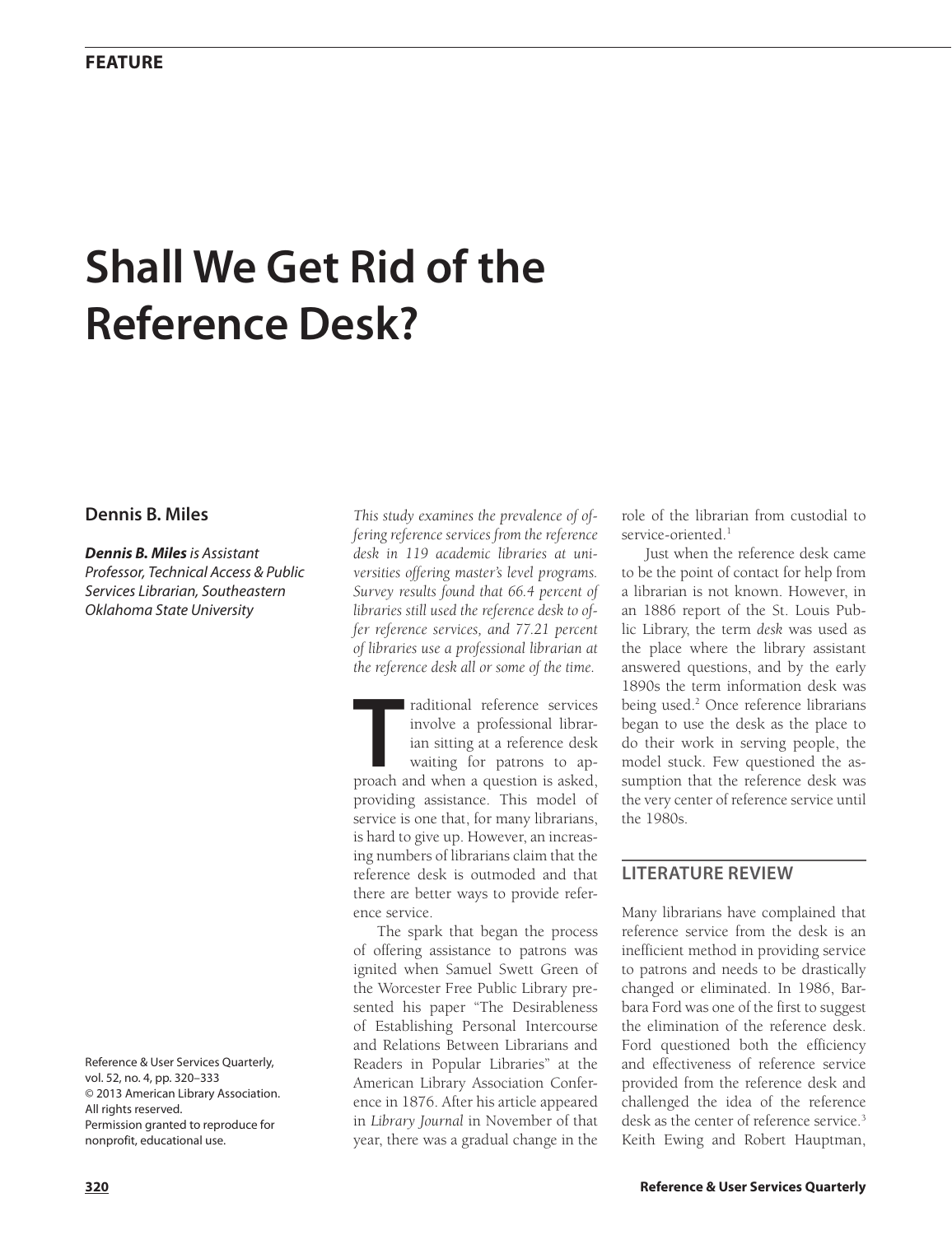David W. Lewis, Jerry D, Campbell, Gabriela Sonntag, and Felicia Palsson have all advocated for the elimination of the reference desk.<sup>4</sup> Steven Bell has been an active voice in calling for eliminating the reference desk. He reiterated the main problems of the reference desk and said that the reference desk is only a symbol of reference service, not the service itself. He then concluded it is time to eliminate the reference desk and adopt new models.<sup>5</sup>

What are the problems with traditional reference service? Karen Summerhill pointed out that reference librarians have an inefficient service model, one that is designed for "'emergency' style services in a non-emergency situation."6 Summerhill argued that the consultation services that professional librarians should give should be offered by appointment, like lawyers, doctors, teachers, and professors do, not in the emergency style that is common at the reference desk.7 Ann Lipow felt that when a patron needs help from the reference librarian, it means that the tools that are in place to help the patron—the catalog, the signage—have failed.<sup>8</sup> Aaron Schmidt said that putting librarians behind a desk is "unfriendly" to patrons and makes it easy for librarians to ignore what is going on around them.<sup>9</sup> Other problems cited with traditional reference service include

- librarians wasting time waiting for reference questions to answer:<sup>10</sup>
- most of the questions asked are of the kind that any trained student can answer, and even the complicated ones that librarians traditionally answer can be answered by students with proper training; $11$
- and the high cost of professional librarians manning the reference desk.<sup>12</sup>

However, the biggest problem with traditional reference service has to do not with the model, but with changes in the world around the reference librarian. The library used to be the repository of human knowledge and was the only place to go to find information. The reference librarian was the guide to this world of information. However, with the rise of the Internet as a tool to find information, patrons no longer needed to go to the library to find information. They could now find information for themselves from their homes for the first time. Tycokson concluded that this was the technological event that really changed the playing field for the traditional reference model.<sup>13</sup>

According to the ALA statistics, academic libraries as a whole experienced a 50 percent decline in reference transactions in fourteen years (1994–2008).<sup>14</sup> The Internet and other changes in technology also led to changes in how students seek information when doing research; they go to the Internet first rather than to a reference librarian.<sup>15</sup> These changes in technology and in information seeking have had an impact on the reference desk as a point of service.

Are there any arguments to support providing reference service from the desk? One reason is human contact value, the personal, one-to-one interaction that goes on at the reference desk. Gorman supported this view:

It borders on the fatuous to propose that technology can be employed to provide a satisfactory alternative to the nuances of the interaction between librarian and user, knowledge of the whole range of recorded knowledge and information, and the subtleties of information and knowledge seeking. . . . Technology can enhance but will never supplant human-to-human reference service. . . . We must maintain the vital human-tohuman component that typifies reference service across our history. This is an age in which human values are under strain; human contact and sympathy become more prized as they become rarer.<sup>16</sup>

Sobel indicated in her study of students at Auraria Library at the University of Colorado-Denver that 69 percent of first year college students preferred face-to-face reference options over virtual reference options.17 Kilzer said that the real product of providing reference services at the reference desk is the attention that librarians can give to the students.<sup>18</sup> Nolen did a comparison of pro- and anti-desk articles over twenty-five years and concluded that the two sides share a central component of human contact value.19 Human contact value is the main argument for keeping service at the reference desk.

The many problems with having reference services offered by professional librarians from a desk could convince librarians to abandon that model. Numerous examples in the literature show librarians adopting new models of reference service, such as roving reference,<sup>20</sup> outreach reference,<sup>21</sup> consultation reference,<sup>22</sup> and combining service points.<sup>23</sup> How do librarians feel about getting rid of the reference desk and going to a different model? Are libraries actually abandoning the reference desk? Dawson found in science, engineering, and medical libraries at fifty-three colleges and universities in New Jersey that traditional reference service from the reference desk is still the primary model for offering reference services.<sup>24</sup> A survey by Brunsting conducted in 2006 of 261 libraries from medium-sized fouryear colleges and universities (3,036 to 10,187 FTE) asked which of seven reference staffing patterns they used. She found that when the three models that involved librarians only were totaled (one librarian at a single service point, more than one librarian at a single service point, two librarians at two service points), the three models totaled 62.9 percent. Brunsting also said that 43.8 percent of the respondents said that they used the one librarian–one service point model.<sup>25</sup>

# **Methodology**

Prompted by Steven Bell's article "Who Needs a Reference Desk," in *Library Issues* in the summer of 2007,<sup>26</sup> the author at Southeastern Oklahoma State University (hereafter referred to as Southeastern) conducted a study of questions recorded at the reference desk, which revealed that questions had declined almost every year at Southeastern since 2000. To find out if other libraries were also experiencing declines in their reference questions, the author surveyed librarians on several library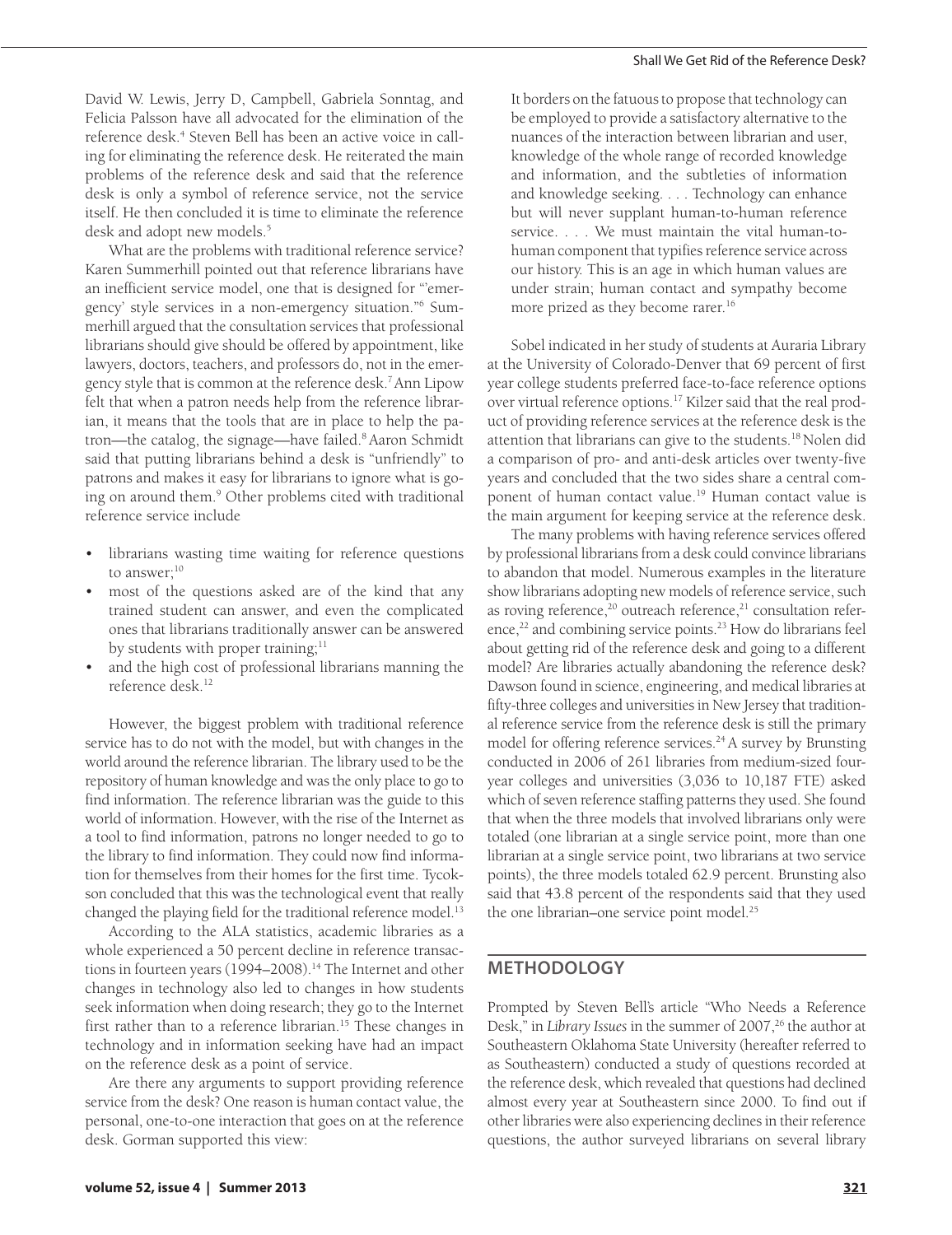|                                                                        |          | Table 1. Number of Full-Time Professional Librarians |         |         |      |          |           |           |     |
|------------------------------------------------------------------------|----------|------------------------------------------------------|---------|---------|------|----------|-----------|-----------|-----|
| 1. How many full-time professional librarians are at your institution? |          |                                                      |         |         |      |          |           |           |     |
| $N = 119$                                                              | 0        | $1 - 2$                                              | $3 - 4$ | $5 - 6$ | 7–8  | $9 - 10$ | $11 - 12$ | $13 - 14$ | 14≤ |
| <b>Number</b>                                                          | $^{(1)}$ | 14                                                   | 34      | 33      | 16   |          |           |           |     |
| Percent                                                                | 0.00     | 1176                                                 | 28.6    | 27 Z    | 1345 | 5.88     | Q 24      | 0.84      |     |

mailing lists. The survey asked librarians how they felt about abandoning the traditional reference model and whether or not they had actually abandoned that model. The author sent a modified survey out in early 2009 and modified it again and sent for the third time in 2010. All the surveys indicated a wide acceptance of using the traditional model. However, problems with the design of one question of the 2010 survey resulted in inconclusive results and prevented use of the survey.<sup>27</sup> For that reason, the author sent a fourth survey out in the fall of 2011. This time, the author limited the target population to the colleges and universities with the same Carnegie Classification as Southeastern in order to focus the survey on a particular class of academic libraries that are the most like Southeastern. The Carnegie Classification has been a major method used to classify the different kinds of US higher education institutions for the past four decades. The Carnegie Commission on Higher Education developed a classification of colleges and universities to support its program of research and policy analysis back in 1970. The Carnegie Classification was originally published in 1973 and subsequently updated in 1976, 1987, 1994, 2000, 2005, and 2010 to reflect changes among colleges and universities.<sup>28</sup> Carnegie 2010 Basic Classification 19 has 186 institutions. This classification (the one that Southeastern is in) has a description of colleges and universities that have medium-sized master's degree programs. This represents 4 percent of all US colleges and universities. The average size of these institutions is 4,233 students.<sup>29</sup> The author went to the Carnegie Classification website and used the list of these 186 institutions at that site. All websites of these institution's libraries were visited in August–October 2011. The author visited the staff directory of each library, selected a professional librarian, and sent the link to the survey by email. Librarians were selected if they had the term reference in their title in the staff directory of the institution. However, in some instances there was not a librarian with the term reference in their title in the staff directory, so in those cases any librarian was selected. In some cases, a staff directory could not be located, and so any email contact point with the library was selected. There were 20 colleges and universities that could not be used because no library could be identified on the website, such as DeVry University or the University of Phoenix. There were an additional 4 universities in Puerto Rico that had webpages that were in Spanish, so they were not included. This reduced the total to 162 schools.

The librarians were sent the survey several times in October–November 2011. There was no provision in the survey to identify the person who answered the survey, making it anonymous. After receiving a low number of responses from these 162 colleges and universities, the 128 colleges and

universities in Carnegie Classification 20 were added, which is the classification for institutions that have smaller masters degree programs. After weeding out those institutions where no librarian could be identified or contacted, 92 librarians received the survey. This class of colleges has an average enrollment of 2,893 students.<sup>30</sup> In the end, surveys were sent to a total of 254 librarians in the two Carnegie classifications, out of which 119 responded.

The survey was voluntary, which meant that the survey respondent could choose not to answer any question or any part of any question. In some of the questions, respondents exercised that right. The number of respondents for each question varies, from 12 to 119. Percentages in each question are based on the number of librarians that actually answered the question, omitting those that did not respond. There was also space for comments in most of the questions, providing further valuable information.

#### **Results**

The first survey question asks how many full-time librarians work at the institution of the respondent. As shown in table 1, a majority of the libraries surveyed have either 3 to 4 librarians (28.60 percent) on staff or 5 to 6 librarians on staff (27.70 percent). Southeastern has six librarians on staff, so it is in this range. Most of the libraries (81.51 percent) have less than 9 librarians on staff, which is a reflection on the smaller size of the institutions that the libraries serve. Only 2.50 percent have more than 14 librarians. All libraries surveyed have at least one professional librarian on staff.

The second question pertains to the number of library staff providing reference services. As shown in table 2, more than half (54.31 percent) of the libraries surveyed have four or fewer librarians that provide reference services, and almost 90 percent have eight or less. Most libraries surveyed (36.21 percent) have 3 to 4 librarians that provide reference services. All libraries have at least one professional librarian who is involved in reference services, which further supports the value that librarians place on reference. Most of the libraries (95.24 percent) have 2 or fewer part-time professional librarians that provide reference services. As the number of full-time professional librarians that provide reference services goes up, the number of part-time professional librarians goes down. A large number of libraries (47.62 percent) have no part-time professional librarians who provide reference service. However, a large number of libraries surveyed (56) did not respond to this question. It is likely that they did not answer this part of the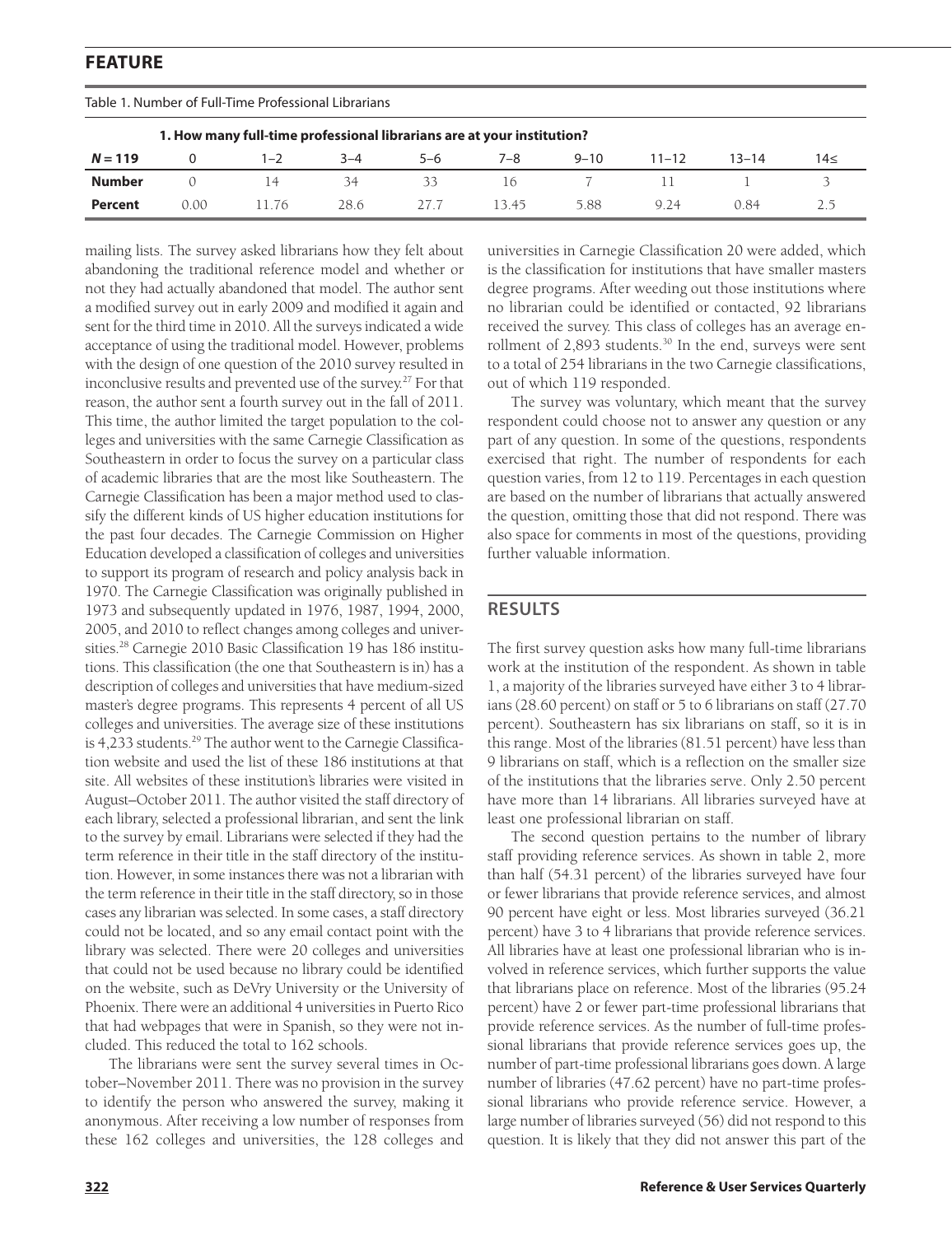| Table 2. Number of Library Staff Providing Reference Services |  |  |
|---------------------------------------------------------------|--|--|
|---------------------------------------------------------------|--|--|

|                                          | 2. How many people on your staff provide reference services? |         |         |         |         |                |               |               |               |
|------------------------------------------|--------------------------------------------------------------|---------|---------|---------|---------|----------------|---------------|---------------|---------------|
|                                          | 0                                                            | $1 - 2$ | $3 - 4$ | $5 - 6$ | $7 - 8$ | $9 - 10$       | $11 - 12$     | $13 - 14$     | 14≤           |
| <b>Full-time professional librarians</b> | $\Omega$                                                     | 21      | 42      | 27      | 14      | $\overline{4}$ |               | 3             | 3             |
| percent $(N = 116)$                      | 0.00                                                         | 18.10   | 36.21   | 23.28   | 12.07   | 3.45           | 1.72          | 2.59          | 2.59          |
| <b>Part-time professional librarians</b> | 30                                                           | 30      |         |         |         | $\mathbf{0}$   | $\mathcal{O}$ | $\mathcal{O}$ | $\mathcal{O}$ |
| percent $(N = 63)$                       | 47.62                                                        | 47.62   | 1.59    | 1.59    | 1.59    | 0.00           | 0.00          | 0.00          | 0.00          |
| <b>Nonprofessional staff</b>             | 15                                                           | 32      | 19      | 6       | 5       | 3              |               |               | 6             |
| percent $(N = 88)$                       | 17.05                                                        | 36.36   | 21.59   | 6.82    | 5.68    | 3.41           | 1.14          | 1.14          | 6.82          |

Table 3. Number of Years of Service as a Professional Librarian

|         |          |      |      | 3. How many years have you been a professional librarian? ( $N = 119$ )  |          |           |           |       |
|---------|----------|------|------|--------------------------------------------------------------------------|----------|-----------|-----------|-------|
|         | $\Omega$ |      | 1–2  | $4 - 6$                                                                  | $7 - 10$ | $11 - 15$ | $16 - 20$ | 20<   |
| number  |          |      |      |                                                                          |          | 18        |           | 40    |
| percent | 0.84     | 5.88 | 6.72 | 17.65                                                                    | 10.08    | 15 13     | 10.08     | 33.61 |
|         |          |      |      | 3a. How many years have you been a professional librarian? ( $N = 119$ ) |          |           |           |       |
|         |          |      |      |                                                                          |          |           |           |       |

question because they have no part-time professional librarians who provide reference services. If this is the case, the percentage of libraries that have no part-time professional librarians who provide reference services jumps to 72.27 percent.

**number** 1 36 82 **percent** 0.80 30.25 68.91

Many libraries use nonprofessional staff to assist at the reference desk. In the survey, 82.95 percent of the libraries that answered the question have at least one nonprofessional staff that provides reference services. However, 31 did not answer this part of the question, and it is not known why they did not answer.

A comparison of question 1 with question 2 leads to some interesting findings. For example, 58.82 percent of the libraries surveyed use all or nearly all of their professional librarians in reference work. It is probable that this is a reflection on the smaller student body size of the institution that each library serves. In larger universities, there are probably more librarians that are performing nonreference duties. On the opposite end, all libraries surveyed have at least one professional librarian involved in reference work. Other staffing figures further reinforce the idea that reference is a service that is provided mainly by reference librarians with assistance from nonprofessionals: 77.14 percent of the libraries that use all or nearly all of their librarians for reference service have less than seven librarians on their staff. This shows that when there aren't as many professional librarians on the staff, the first priority is reference duty, and the figures above suggest that the place to do that reference is still at the reference desk. This reflects a sense that the institutions surveyed value the idea of a "professional" librarian that has been trained with the knowledge of the value of resources and expertise to assist patrons.

The third question asks how many years that the person answering the survey has been a professional librarian. All 119 respondents answered this question, and the results indicated that respondents tend to be more experienced, with 86.55 percent having four or more years of experience, and 68.91 percent having more than seven or more years experience, as is shown in table 3. There were 33.61 percent that had twenty or more years of experience, and there was 1 respondent who was not a professional librarian. A possible reason for this was a nonintentional bias in favor of the more experienced during the selection process. By focusing on selecting respondents by the word reference in their title, many librarians chosen for the survey were the head of reference and thus tended to have more experience.

### **Professional Librarians at the Reference Desk**

The fourth question is the heart of the survey. The respondents were asked if their library currently provides reference services from a traditional reference desk, and 66.4 percent said that they do. This is surprising given the volume of declarations in the literature over many years about the reference desk being obsolete or inefficient. For those that are among the 33.6 percent that indicated that they do not provide reference services from a traditional reference desk, the respondent comments to this question indicate that some are sharing the desk with IT staff, others have combined the reference and circulation desk into one service point, and others have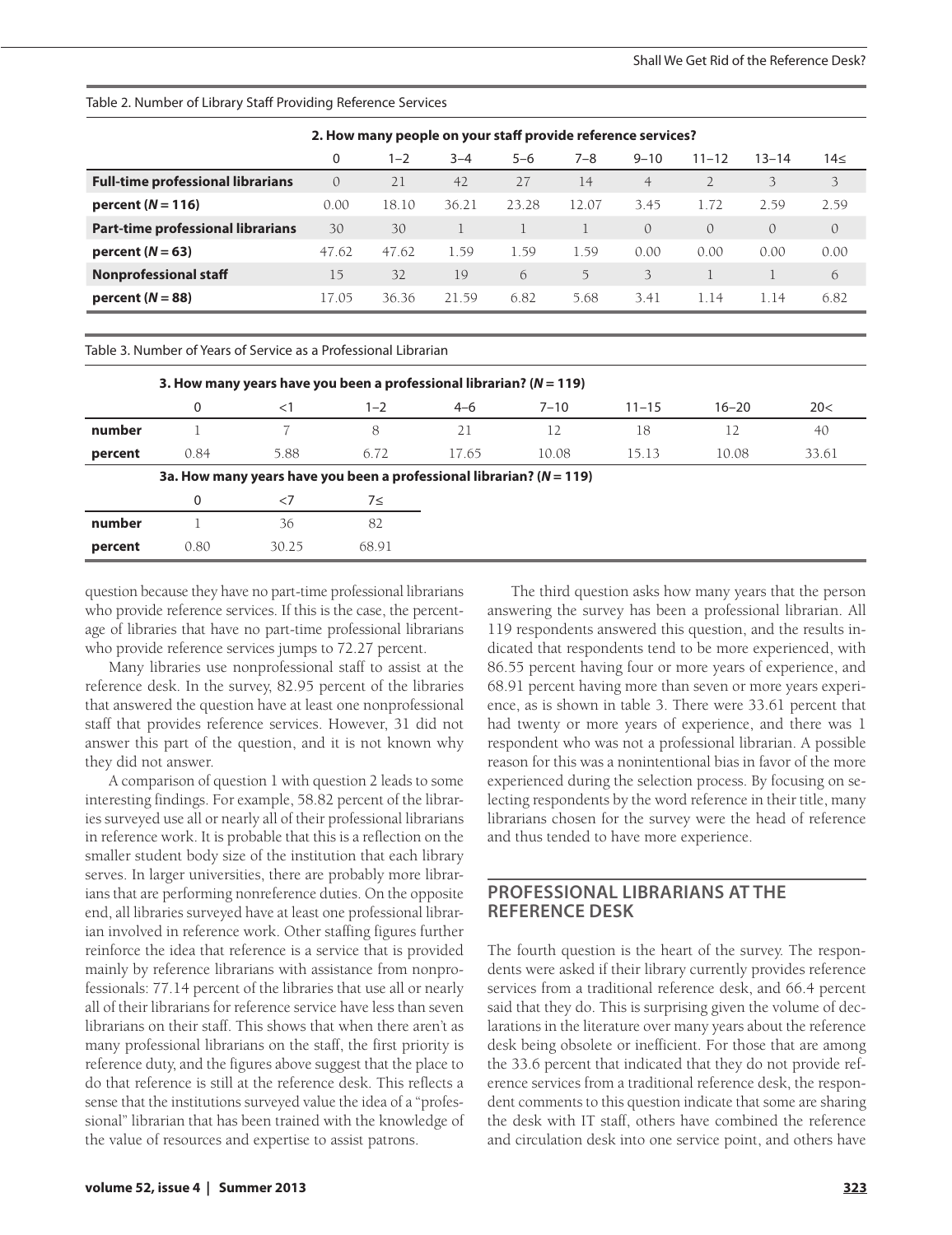| Table 4. Libraries Providing Reference Service from the |  |
|---------------------------------------------------------|--|
| Reference Desk                                          |  |

#### **4. Does your library provide reference services from a reference desk that is separate from other service points in the library? (***N* **= 119)**

| Yes | %     | No | $\%$  |
|-----|-------|----|-------|
| 7Q  | 66.39 |    | 33.61 |

librarians on call in their offices.

Why do the librarians at these libraries still offer service from the reference desk? One librarian commented in the survey, "The reference desk provides a wealth of teachable moments that librarians should be trained to recognize." Another said, "The reference desk staffed by professional reference librarians is still needed. For reference librarians to even consider not doing this is irresponsible, selfish and lazy." Another librarian pointed out the need to be visible: "Because it's what I was born to do and it's what I love to do. Sitting in your office hiding and writing papers no one will ever read is called being a writer, not a librarian." Another librarian pointed out the commitment of the library director to reference: "Even our Director takes two shifts per week at the desk because of his commitment for all librarians to stay in touch with the needs of students." Finally, a respondent said, "We still take pride in the fact a student can come down to the library at any time (yes, granted when we are on the desk, but we are on call when not on the desk) and get professional help with their research needs."<sup>31</sup> Clearly many librarians still have strong feelings about the kind of service that they can offer from the traditional reference desk.

What makes librarians feel this way? As mentioned in the comments above, librarians take pride in what they do just as people in other professions. Teachers take pride in being good at instilling knowledge in student's minds, and doctors take pride in saving lives. It is a matter of loving what you do and doing it well. As already mentioned, when libraries have fewer professional librarians on staff, they tend to put those librarians in reference work first. It is also a matter of taking responsibility for providing a visible presence in the library, in order to provide face-to-face assistance to students. The ALA standard *Guidelines for Behavioral Performance of Reference and Information Service Providers* says that being visible to the students is important to librarians, reinforcing this responsibility.<sup>32</sup> Librarians are trained to serve, to teach, and to assist. As the survey indicates, most feel that they can provide this important service best at the reference desk.

### **Increase or Decrease of Reference Questions**

At this point in the survey the respondents who answered yes to question 4 were taken to five additional questions that pertained to the reference desk. If they answered no, they skipped over those questions. So the following five questions pertain to only the 79 respondents who answered yes to question 4.

The first question in this section of the survey asks if the number of questions asked at the reference desk has been increasing or declining in the past two years. The author asked this question because Southeastern had experienced a decline in reference questions, and it was important to know if other libraries had experienced the same decline. The time period was limited to two years to make the question easier to answer, and 71 librarians responded to this question. In the survey, the number of libraries that experienced an increase in the number of questions was slightly more (23.94 percent) than those that experienced a decrease in questions (22.54 percent), and 53.52 percent experienced little change in the number of questions, which means that at more than half of the libraries, the number of reference questions is not declining. Taken together, there are 77.46 percent of the responding libraries where reference questions are not declining at the reference desk.

It is surprising that there is a large percentage of libraries in the survey that experienced an increase or little change in the number of reference questions in the past two years. This contradicts the ALA statistics cited earlier. It is possible that if a comparison of more than two years was made, the decline indicated from 1994 to 2008 in the ALA statistics would still show. It is apparent that declines in reference questions are not universal in all libraries.

There are many reasons why some libraries are experiencing increases in reference questions. What those reasons are can be gleaned from the comments given by the participants who said that they experienced an increase in the number of reference questions in the last two years. These comments include remodeling the building, visiting classrooms for ten-minute library sessions that also serve as marketing opportunities, communicating with faculty about assignments, teaching bibliographic instruction classes to students, and making the area around the reference desk student friendly. Any attempt to connect with students and to show that they are interested in helping them appears to be helpful in having the students ask questions at the reference desk.

# **Why There Are Declines in Reference Transactions**

Question 6 asks those libraries who have experienced a decline in reference questions why they think that they did. This question was addressed only to the 16 libraries that answered that the number of reference questions asked at the desk had gone down in the past two years. However, since it was possible for any of the other 79 librarians to answer this question, other librarians besides the 16 that the question was designed to target answered the question. This question allowed the librarians to select as many reasons given as they felt applied to their situation. As table 5 shows, the top reason given by librarians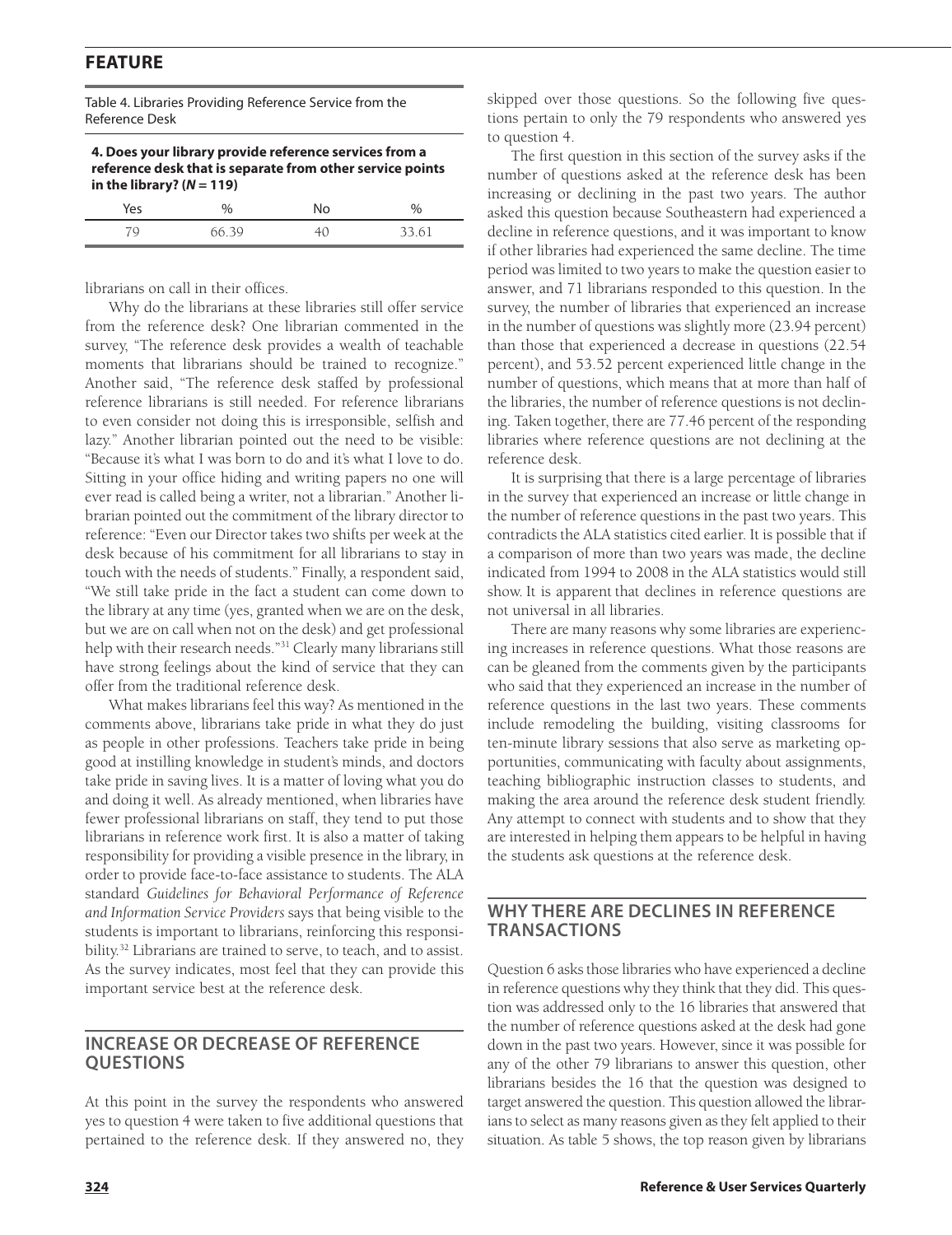Table 5. Why Have There Been Declines in Reference Questions

#### **Question 6. If you have been experiencing a decline in the number of reference questions at the reference desk, why do you think this is so? (Please check all that apply) (***N* **= 23)**

|                                                                                                             | number         | percent |
|-------------------------------------------------------------------------------------------------------------|----------------|---------|
| Students go to the Internet for all their answers and think they don't need librarians                      | 18             | 78.26   |
| Students are embarrassed to ask for help                                                                    | 16             | 69.57   |
| Students think that they can do research without help                                                       | 14             | 60.87   |
| Students now ask for help from a librarian electronically (chat, email, texting) instead of at the desk     | 13             | 56.52   |
| Students are given assignments that do not require help from librarians                                     | 8              | 34.78   |
| Students don't come to the library because they are taking classes online                                   | 8              | 34.78   |
| Students would rather ask a nonlibrarian for help (library student worker)                                  | 5              | 21.74   |
| Students would rather ask a fellow student for help                                                         | $\overline{4}$ | 17.39   |
| Students do not know who the librarians are                                                                 | 3              | 13.04   |
| Librarians at the reference desk seem unapproachable (grumpy, disinterested, preoccupied in their own work) | 3              | 13.04   |
| Students know how to search already                                                                         | $\mathcal{O}$  | 0.00    |

#### Table 6. Reference Desk Staffing

#### **Question 7. How does your library staff the reference desk? (***N* **= 68)**

|                                                                                                                                 | number | percent |
|---------------------------------------------------------------------------------------------------------------------------------|--------|---------|
| Only professional librarians staff the reference desk all of the time                                                           | 28     | 41.18   |
| Professional librarians staff the reference desk some hours and nonprofessional staff or students staff the desk<br>other hours | 33     | 48.53   |
| A professional librarian shares the desk with a nonlibrarian at the same time                                                   |        | 4.41    |
| A nonprofessional librarian staffs the reference desk all of the time and refer harder questions to librarians                  |        | 5.88    |

for why they experienced a decline in reference questions was that students don't need the librarian because they go to the Internet for all their answers. Other top reasons given by the librarians are students are embarrassed to ask for help (69.57 percent), students think that they can do research without help (60.87 percent), and students ask for help electronically (56.52 percent). Reasons for declines in reference statistics that few librarians choose are students would rather ask a fellow student for help (17.39 percent), librarians at the reference desk seem unapproachable (13.04 percent), and students do not know who the librarians are (13.04 percent). Other reasons mentioned in the comments of this question include (1) students feel that they are bothering the librarian since most librarians do other work while at the desk and (2) this generation of students does not think to ask for help.

## **Different Kinds of Reference Desk Models**

Question 2 of the survey asks the number of full-time librarians, part-time librarians and nonprofessional staff that provide reference services, whether they are at the desk or not. Question 7 asks a subset of that number, the library staff that are used at the reference desk, how the library staffs the reference desk. Of the 68 librarians who answered question 7 (94.20 percent) indicate that professional librarians are still at the reference desk all or part of the time. As table 6 shows, the greatest number of librarians indicated that they alternate desk coverage with nonprofessionals (48.53 percent), followed by professional librarians staff the reference desk all the time (41.18 percent). Very few (5.88 percent) staff the desk exclusively with nonlibrarians, while 4.41 percent have a librarian and a nonlibrarian share the reference desk at the same time. This data shows that for most libraries in the study who indicated that they provide reference services at a reference desk, the reference librarian is still very much involved. Librarians have been trained to offer face-to-face assistance, and assistance is at the core of what a librarian is and has been for over one hundred years. With the Internet has come an easy way for patrons to answer their own questions, causing some to think that the day of providing reference service from the reference desk is nearly over. However, the results of this survey have supported the claim that the reference desk is not dead, and even though reference services have expanded into the online world, the core of reference service at this time is still at the reference desk.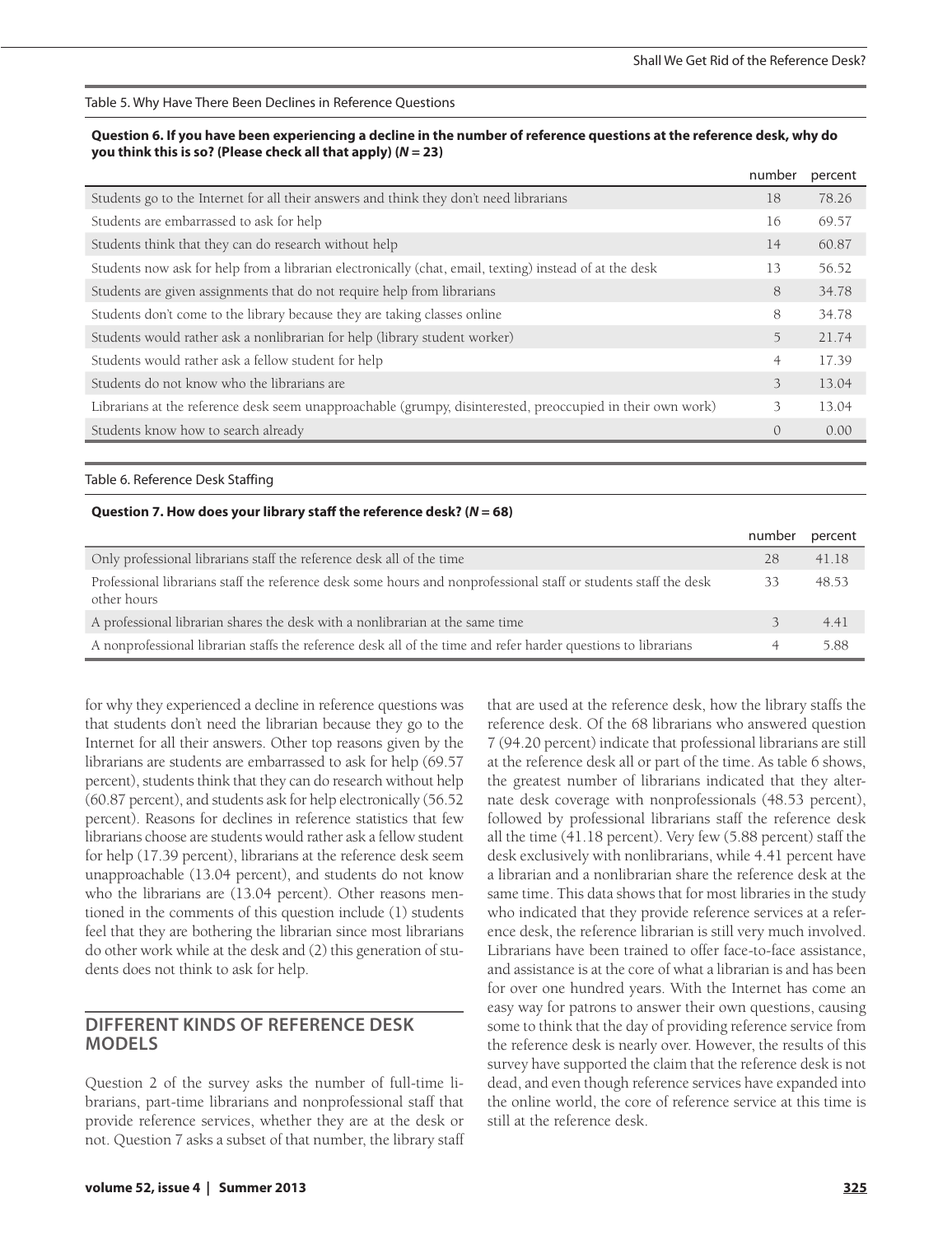#### Table 7. Future Reference Desk Staffing

#### **Question 8. How do you want to staff the reference desk in the future? (***N* **= 69)**

|                                                                                                                                 |        |         | increase/ |
|---------------------------------------------------------------------------------------------------------------------------------|--------|---------|-----------|
|                                                                                                                                 | number | percent | decrease  |
| Only professional librarians staff the reference desk all of the time                                                           | 31     | 44.93   | $(+)3.75$ |
| Professional librarians staff the reference desk some hours and nonprofessional staff or students<br>staff the desk other hours | 25     | 36.23   | $(-)12.3$ |
| A professional librarian shares the desk with a nonlibrarian at the same time                                                   | 6      | 8.7     | $(+)4.29$ |
| A nonprofessional librarian staffs the reference desk all of the time and refers harder questions to<br>librarians              |        | 10.14   | $(+)4.26$ |

# **Future Staffing of the Reference Desk**

When the librarians were asked how they wanted to staff the reference desk in the future, 31 (almost 45 percent ) of those that responded wanted to have only professional librarians staff the desk all of the time, which is 3.75 percent more than those libraries that currently have only reference librarians on the desk. When all reference models where a librarian is involved with the reference desk are added up, 89.86 percent of the respondents said that the librarian needs to spend some time at the reference desk. However, 10 chose not to answer this question and so the percentages are based on the 69 librarians that did answer this question. Clearly this data indicates again that librarians feel that they need to be at the reference desk answering questions.

### **Why Reference Service is Provided from the Reference Desk**

Why do libraries still provide reference services from the reference desk? Question 9 gives several options that the respondents could pick from. The question allowed the 70 respondents to this question to choose as many reasons listed in the survey question that they felt described their situation. The number one reason that librarians in the survey indicated for still providing reference services is the human contact, face-to-face help that they can give students (see table 8) . Comments from some of the librarians further explain why librarians feel this way: "Our institution is small and very high-touch. Students expect professional, capable, informed librarians to help them with their research questions. We staff our reference desk almost all of our open hours."

Another pointed out the professional nature of reference work by saying, "We are unionized and answering reference questions is faculty work. Paraprofessionals answer directional questions and work at low use times only." Finally, one librarian pointed out the necessity of human contact value by saying, "Even though this university has been a laptop u for 12 years, digital reference has not taken off. Personal touch is expected and desired by students. We do have a separate desk for technology issues (virus removal, locked computer accounts, installing print paths, etc). We did experiment with

using library techs and even students at Reference, but moved away from that."

The number two reason indicated by the librarians as a reason to stay at the reference desk was that they answer questions better than nonprofessional staff can. This is a view that gets at the librarian's training and expertise and that they are better equipped to answer questions, and for these reasons they still feel that they need to be at the reference desk; 80 percent of the librarians in this survey feel that way. This feeling is also reflected in question 8, where more librarians wanted librarians to staff the reference desk exclusively in the future than the present. Also 51.43 percent feel that librarians can answer more questions than nonprofessional/ student workers can. Other reasons included librarians need to stay current on student needs/assignments (77.14 percent), librarians need to be where students expect them to be (64.29 percent), having a librarian at the reference desk promotes student questions (51.43 percent), librarians need to be at reference desk because there are still enough questions being asked (51.43 percent), administration commitment to this type of service (41.43 percent), the physical layout of the building makes this kind of service the best for our library (35.71 percent), tradition (28.57 percent), students expect service delivered in this way (27.14 percent), not enough staff (14.29 percent), and resistance of librarians to changing the way reference services are provided (11.43 percent). Many of these reasons why librarians feel that they need to be at the reference desk stem from the one-on-one, human interaction that they can provide by being at the reference desk. Librarians feel that they can provide reference services better than anyone else.

# **Other Ways to Provide Reference Service**

In response to concerns about the traditional reference desk model, libraries have tried new ways to offer reference service besides the reference desk. Many libraries began offering roving reference. In this model, the librarian got out from behind the reference desk and engaged the patron at the point of need.<sup>33</sup> As shown in table 9, more that 47 percent of the 70 librarians who answered this question in the survey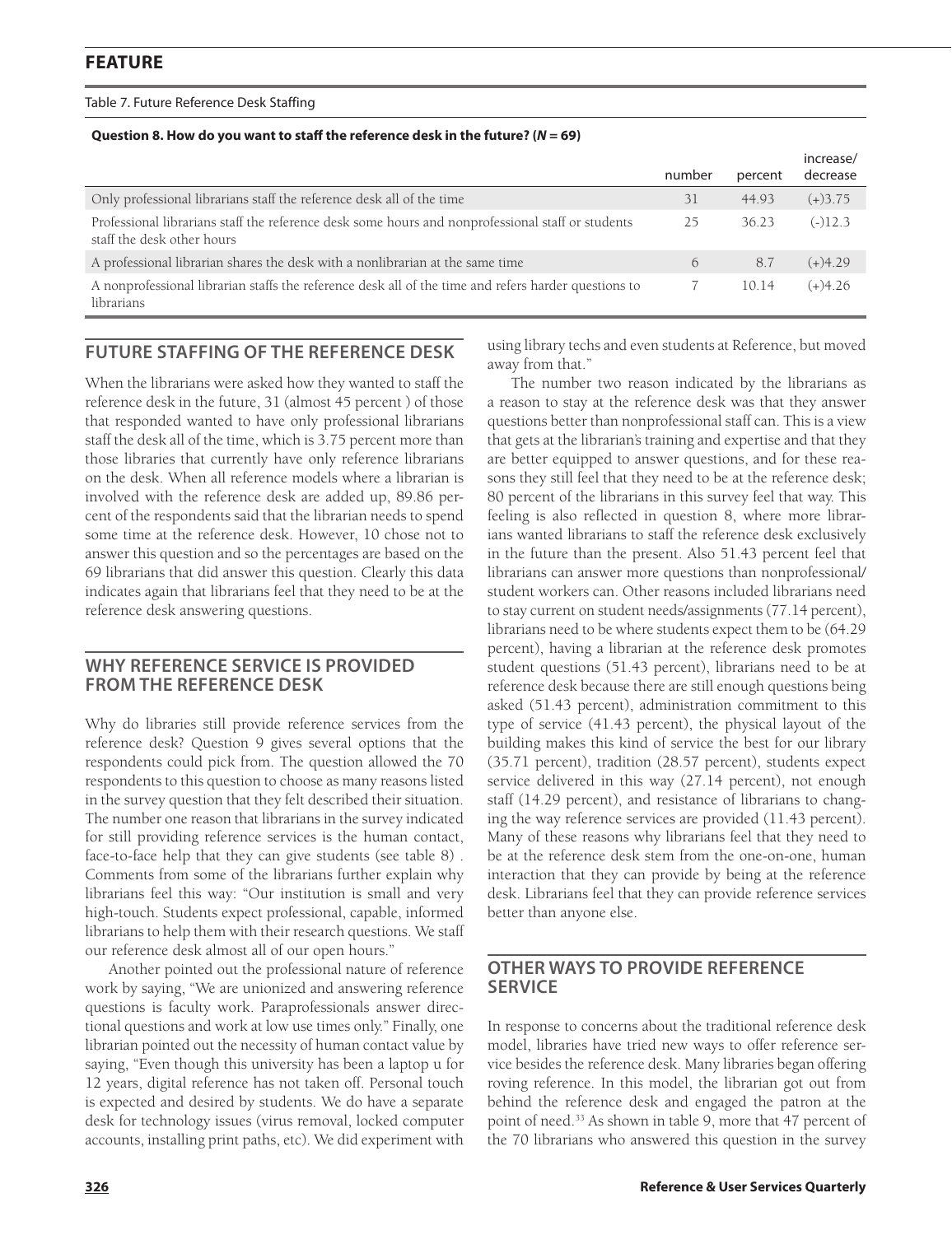#### Table 8. Why Use the Reference Desk?

#### **Question 9. If you continue to have professional librarians providing reference services at the reference desk, why are you doing that? (select all that apply) (***N* **= 70)**

|                                                                                                  | number | percent |
|--------------------------------------------------------------------------------------------------|--------|---------|
| Librarians need to provide face-to-face help for students (human contact value)                  | 62     | 88.57   |
| Librarians can answer questions better than nonprofessional/student workers                      | 56     | 80.00   |
| Librarians need to stay current on student needs/assignments                                     | 54     | 77.14   |
| Librarians need to be where students expect them to be (central point of access)                 | 45     | 64.29   |
| Having a librarian at the reference desk promotes student questions                              | 36     | 51.43   |
| Librarians need to be at the reference desk because there are still enough questions being asked | 36     | 51.43   |
| Librarians can answer more questions than nonprofessional/student workers                        | 36     | 51.43   |
| Administration commitment to this type of service                                                | 29     | 41.43   |
| The physical layout of the building makes this kind of service the best for our library          | 25     | 35.71   |
| Tradition                                                                                        | 20     | 28.57   |
| Students expect service delivered in this way                                                    | 19     | 27.14   |
| Not enough staff                                                                                 | 10     | 14.29   |
| Resistance of librarians to changing the way reference services are provided                     | 8      | 11.43   |

Table 9. Ways Libraries Provide Reference Services in Addition to the Reference Desk

#### **Question 10. What ways does your library provide reference services, not including the reference desk? (also not including electronic reference services) (***N* **= 70)**

|                                                                                                                                                                                                     | Provide in addition to reference<br>services at the reference desk | Provide in place of reference services<br>at the reference desk |
|-----------------------------------------------------------------------------------------------------------------------------------------------------------------------------------------------------|--------------------------------------------------------------------|-----------------------------------------------------------------|
| Librarians provide reference services in their<br>offices (consultation model)                                                                                                                      | 61(87.14%)                                                         | 2(2.86%)                                                        |
| Librarians rove the library, answering questions<br>at the point of need in the stacks, computer labs,<br>information commons, anywhere else that there<br>are students in the library needing help | $33(47.14\%)$                                                      | 1(1.43%)                                                        |
| Combine the reference and circulation desks<br>into one service point, with a nonprofessional<br>answering easy questions, referring hard<br>questions to a professional librarian                  | 10(14.29%)                                                         | 2(2.86%)                                                        |

provide this type of reference in addition to the service that they provide at the desk. Almost no librarians (1.43 percent) provide this type of service in place of the service that they provide at the desk.

Another way of providing reference service is to combine service points into one, such as offering circulation and reference services from one desk.<sup>34</sup> In 14.29 percent of the libraries who answered this question, combining service points is provided in addition to reference service from a reference desk, and a very low percentage, 2.86 percent, provide this service in place of a reference desk. Poor question design may have played a role in the responses to this question. Are 14 percent of the libraries surveyed really providing reference service from another service point (such as the circulation desk) and a reference desk? It is easy to see how some librarians might have misunderstood this question. However, it is

possible that at some libraries there are two reference service points. What is clear is that most libraries have not combined service points into one, again supporting the reference desk as the preferred model.

A third way to offer reference services is through consulting with students in the librarian's office.<sup>35</sup> Consultation services are offered in addition to the reference desk by over 87 percent of the libraries surveyed (see table 9) . This kind of service is more in line with what many librarians feel should be the kind of reference service that professional librarians offer—answering difficult questions and teaching patrons how to find and use resources. However, only 2.86 percent of the libraries offer this kind of service in place of traditional reference service from the reference desk. Again, this type of reference service is supplemental to the main service at the reference desk.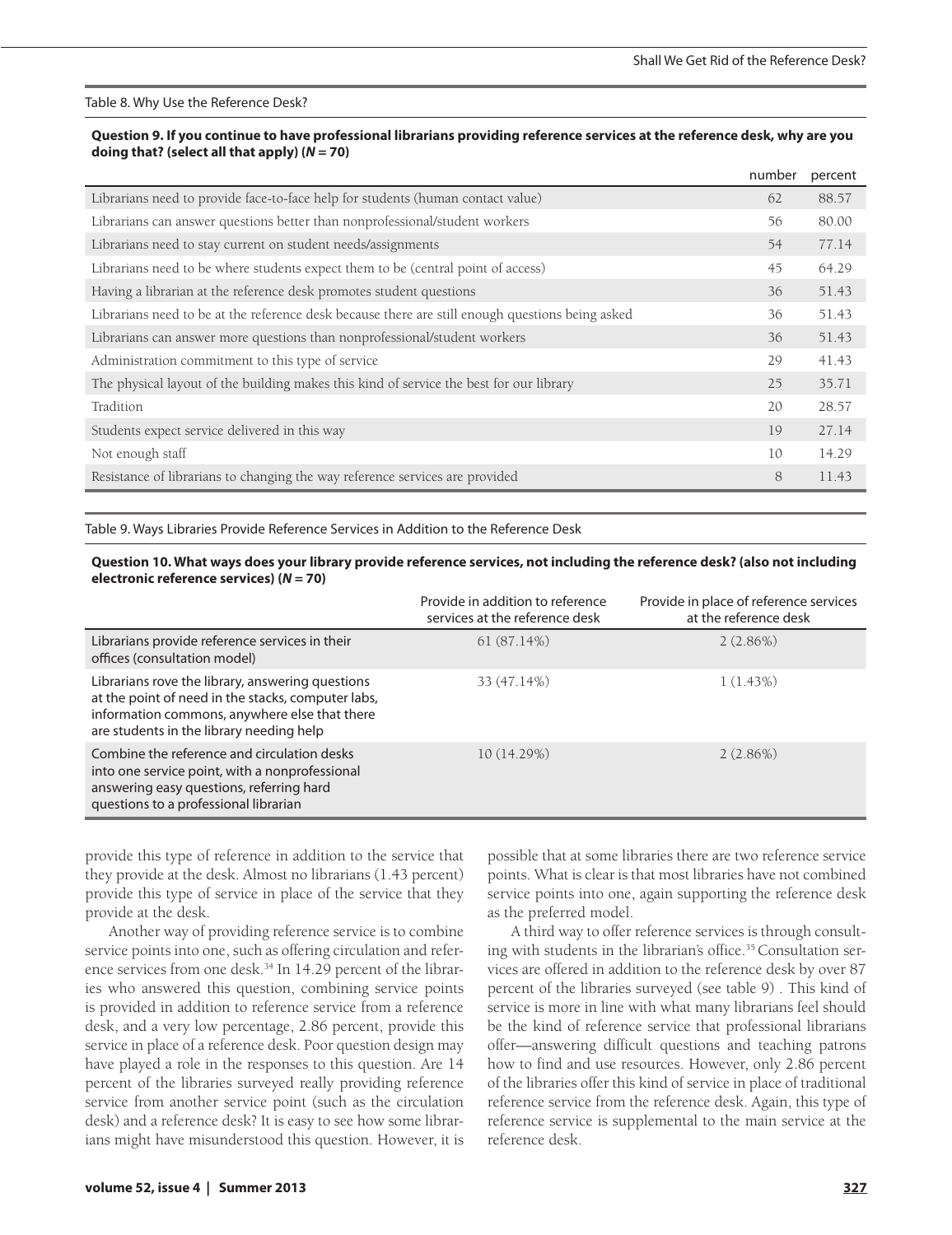Table 10. Reasons why librarians have been moved off the reference desk

#### **Question 11. If you have moved professional librarians off of the reference desk, why did you do that? (select all that apply) (***N* **= 12)**

|                                                                                                                                         | number         | percent |
|-----------------------------------------------------------------------------------------------------------------------------------------|----------------|---------|
| Librarians need time to provide instruction to classes                                                                                  | 10             | 83.33   |
| Not enough questions that require a librarian's expertise                                                                               | 6              | 50.00   |
| Not enough staff                                                                                                                        | 5              | 41.67   |
| Librarians need time to answer virtual reference questions (chat, texting, e-mail)                                                      | 3              | 25.00   |
| Librarians need time to provide reference services at other locations on campus                                                         | 3              | 25.00   |
| Librarians are too busy with other jobs to help students                                                                                | $\overline{2}$ | 16.67   |
| Librarians need time to provide roving reference services<br>(going to the patrons at the points of need, in the stacks, computer labs) | $\mathbf{1}$   | 8.33    |
| Nonprofessionals can provide just as good reference service as librarians do at less cost                                               | 1              | 8.33    |
| Students disliked accessing reference services from the desk                                                                            | 1              | 8.33    |
| Mandated from administration                                                                                                            | 1              | 8.33    |

Table 11. Librarian Agreement to the Statement: The Reference Desk is the Best Place to Answer Students' Questions

| Question 12. The reference desk is the best place for professional librarians to answer students' questions ( $N = 112$ ) |  |
|---------------------------------------------------------------------------------------------------------------------------|--|
|                                                                                                                           |  |

| strongly agree | agree    | neutral  | disagree    | strongly disagree |
|----------------|----------|----------|-------------|-------------------|
| (15.18%)       | (29.46%) | (36.61%) | $(13.39\%)$ | $(5.36\%)$        |

These three different ways of providing service are used in addition to the regular reference services from the desk in many libraries, but very few use these services in place of the reference desk. Also 49 of the respondents skipped this question, again suggesting that they do not use any of these models. This suggests the power that the traditional reference model still has for librarians.

# **Reasons to Move Away from the Reference Desk**

In question 4, 33.6 percent of the librarians indicated that they have shifted staff from providing reference services at the desk. Why did these libraries decide to move staff from the reference desk? Only 12 librarians answered this question. Again, the librarians chose from a list of options (see table 10). Among those 12 who responded, 83.33 percent indicated that librarians need time to provide instruction to classes, 50 percent indicated that not enough questions came in requiring a librarian's expertise, and 41.67 percent indicated that there were not enough staff. Other answers included focus on virtual reference questions (25 percent), focus on providing reference services at other locations on campus (25 percent), librarians are too busy with other jobs to help students (16.67 percent), focus on providing roving reference services (8.33 percent), cost savings from using nonprofessionals at the desk (8.33 percent), student dislike for accessing reference services from the desk (8.33 percent),

and mandates from administration (8.33 percent). This question was available to all 119 in the survey to answer, and 107 chose not to answer, probably because it did not apply to many of them because they are still providing reference services from the reference desk.

# **Is the Reference Desk the Best Place to Offer Reference Services?**

Question 12 asks the librarians whether they felt the reference desk is the best place to offer reference services. As table 11 indicates, 44.64 percent of the 112 who answered this question strongly agreed or agreed with the statement that the reference desk is the best place for professional librarians to answer students' questions, but a substantial number (36 percent) were neutral on this question. Why they were neutral is unclear, but the comments made by some of those who responded may clarify the question. Some of those that chose neutral did so because they felt that the reference desk is just one of many places where reference questions can be answered. Others said that it depends on the type of question or the assignment, need, or student comfort level with asking questions at the desk. Others said that electronic resources have changed the usefulness of the reference desk. Here are additional reasons:

Our service desk is still heavily used, more so than other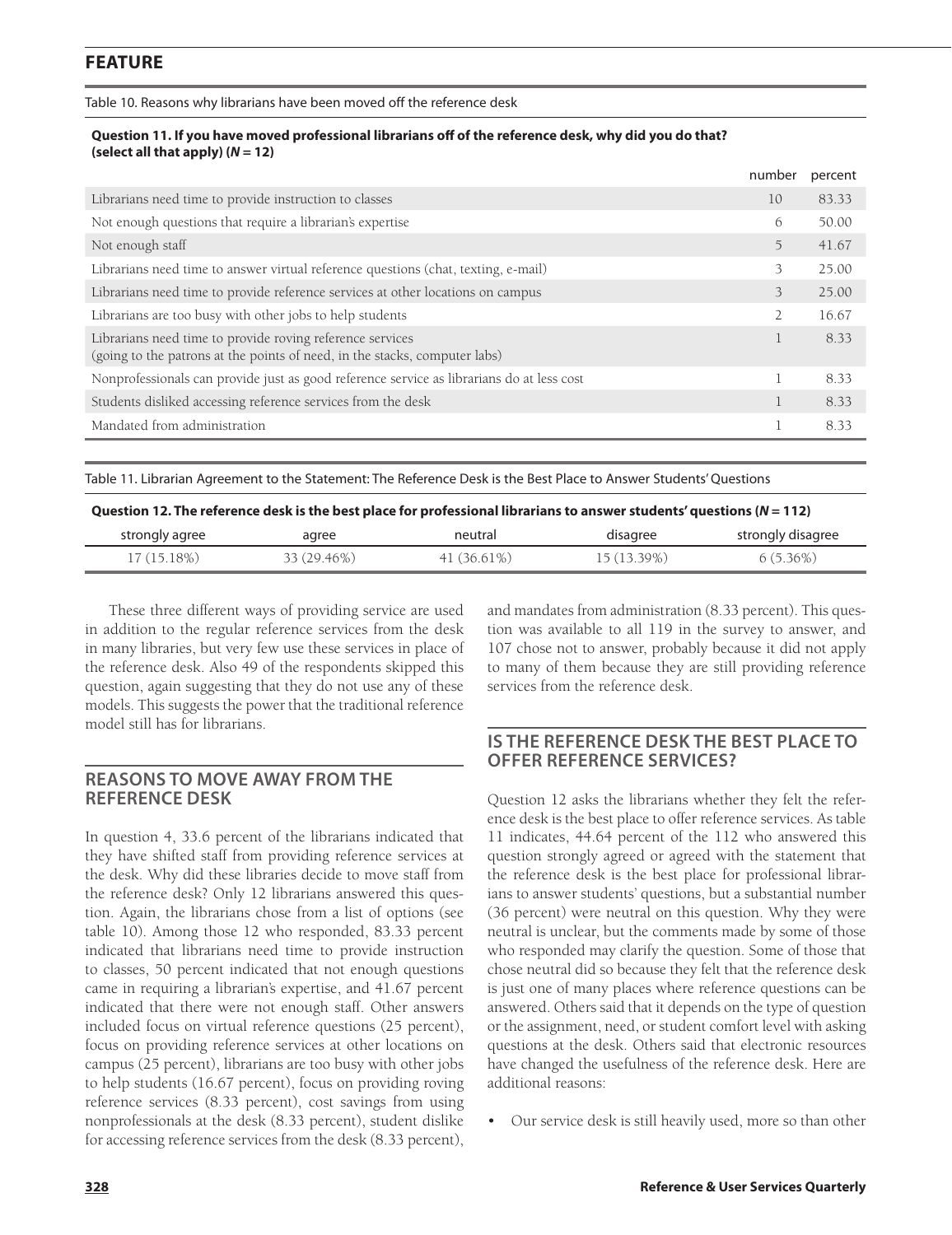Table 12. Librarian Response to Statement: Librarians Should Answer only Questions that Make Use of their Training and Expertise

| Question 13. Librarians should only answer questions that require their professional expertise and leave other, simpler |
|-------------------------------------------------------------------------------------------------------------------------|
| questions to nonprofessionals (simpler questions are defined as directional questions, questions regarding logins to    |
| computers or databases, fixing paper jams, printer problems, library hours, etc) ( $N = 111$ )                          |

| strongly agree | agree  | neutral    | disagree | strongly disagree               |
|----------------|--------|------------|----------|---------------------------------|
|                | 16     | <u>_ i</u> | ے ر      | --                              |
|                | 14.4.1 | 18.92      | 28.83    | οQ.<br>$\overline{\phantom{a}}$ |

avenues of contact with a reference librarian.

- It would depend on the size of the library and school.
- Many reference questions are e-posted or phoned in.
- A balance of both would seem best. Some students like to see me by appointment and in private. Others are fine with the desk. One can have too many hours in either place as well as too few.
- It's a passive approach—there are things about it that work—things about it that don't

What is clear from the survey is that only about 19 percent of the librarians surveyed feel that the reference desk is not the best place for professional librarians to answer student's questions, indicating still strong support for the reference desk.

# **Should Librarians Limit Themselves to Questions that Make Use of Their Training and Expertise?**

Question 13 targeted librarian's attitudes about the kinds of questions that librarians should answer. Many librarians feel that they should only be answering questions that make use of their training and expertise.<sup>36</sup> What is surprising is that 58.56 percent of the 111 who answered this question disagreed with this statement, as is shown in table 12, and almost 30 percent strongly disagreed. Why they disagreed is given in the comments below:

- It's about relationship building! AND sometimes simple questions lead to bigger ones. This attitude is a shot in the proverbial foot.
- Any contact can build confidence in students to ask questions and give librarians the opportunity to "promote" the library resources.
- This attitude helps no one.
- While I do agree that more in-depth, detailed research questions should be answered only by librarians, I think that both nonprofessionals and professional librarians can answer the simpler questions. It should not be beneath a librarian to answer those questions.
- Service is our mission, so if we can assist with nonresearch questions, we do.
- Refusing to fill paper/ help with printing/ etc... places a wall between you and your patron.
- • Student's first question may be tip of iceberg—reference librarian trained to conduct reference interview and get to real or deeper questions.
- • Librarians certainly can answer these questions, but these questions can distract from other value added services a library might offer such as information literacy & faculty liaison programs.
- Professional librarians need to be open to every sort of question at all times. That's just plain good customer service.
- If I'm asked "Where's the bathroom?" I will not send a patron to another desk for that answer. It makes us appear arrogant and defeats any type of service orientation. At my university, librarians are faculty so I advise undeclared majors. I solve their problems, for example, if their financial aid is messed up—I talk with the registrar to get it straightened out. I don't just send the student off to the registrar. I have a lot of loyalty from my students and get high rating from them as an advisor. This seems a direct parallel to reference service.
- Librarians should answer ALL questions, but when it gets busy, easier questions should be handed off to nonprofessionals.

These statements indicate strong support for the idea of service to patrons, no matter how trivial or small the questions, that has been in place in libraries for many years. This is surprising in light of ALA definitions of reference which clearly state that reference transactions are not about locations, equipment, nor policy statements.<sup>37</sup>

# **Providing Reference Services to Those not in the Library**

The strong service orientation of librarians prompts them to provide help to patrons wherever they might be. As changes in technology made it possible to communicate more easily with students not in the library, many libraries began to use these new ways of communication to provide reference services. Question 14 was asked to find out what other ways libraries are providing reference services to users not in the library, and 114 of the librarians answered this question. With the telephone being a technology that has been around for many years and is used by most of the population, it would be expected that most libraries would offer this kind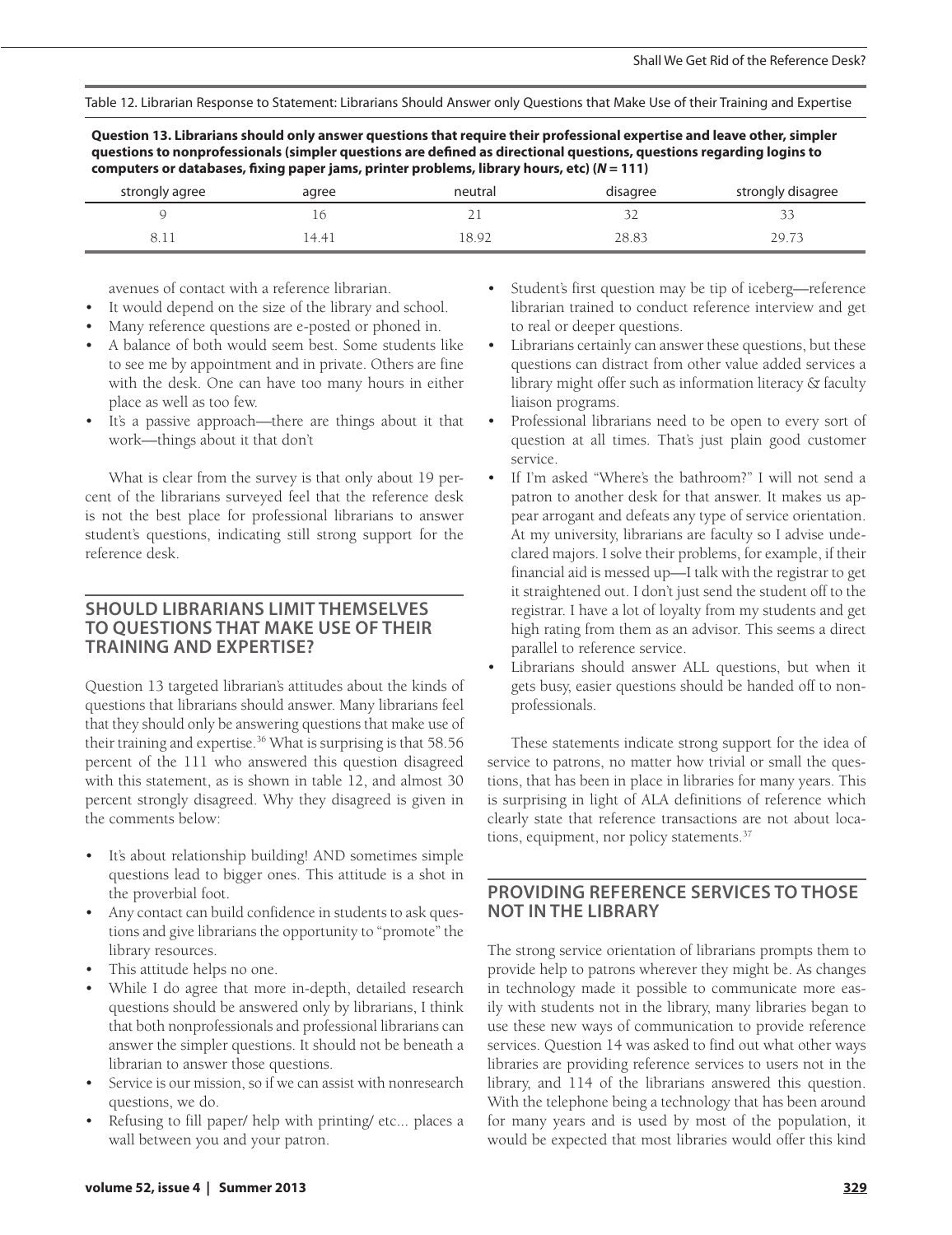Table 13. Providing Services to Students not in the Library

#### **Question 14. How does your library provide reference services for students not in the library? (***N* **= 114)**

|                                                                                                                | number   | percent |
|----------------------------------------------------------------------------------------------------------------|----------|---------|
| Librarians provide reference service through email, either on the reference desk or elsewhere                  | 109      | 95.61   |
| Librarians provide reference by telephone                                                                      | 108      | 94.74   |
| Librarians provide reference service through chat, either on the reference desk or elsewhere                   | 70       | 61.4    |
| Librarians provide reference services through mobile technology (cell phone) with text messaging               | 33       | 28.95   |
| Librarians provide reference service through Facebook, either on the reference desk or elsewhere               | 30       | 26.32   |
| Librarians located in other places on campus (student center, other buildings) setting up a remote information |          |         |
| station                                                                                                        | 8        | 7.02    |
| Librarians provide reference by Skype                                                                          | 5        | 4.39    |
| Our library does not provide service for those outside of the library                                          | $\Omega$ |         |

#### Table 13a. Providing Services to Students not in the Library by Number of Services Provided

#### **How does your library provide reference services for students not in the library? (***N* **= 114)**

|                                                      | number | percent |
|------------------------------------------------------|--------|---------|
| Telephone and email                                  | 105    | 92.11   |
| Telephone, email, and chat                           | 64     | 55.26   |
| Telephone, email, chat, and text messaging           | 27     | 23.68   |
| Telephone, email, chat, text messaging, and Facebook | 12     | 10.53   |

Table 13b. Providing Services to Students not in the Library for those Libraries that Provide Services from the Reference Desk by Number of Services Provided

#### **Services that libraries offer to those not in the library who also offer services from the reference desk (***N* **= 74)**

|                                                      | number | percent |
|------------------------------------------------------|--------|---------|
| Telephone and email                                  | 69     | 92.11   |
| Telephone, email, and chat                           | 40     | 55.26   |
| Telephone, email, chat, and text messaging           | 16     | 21.62   |
| Telephone, email, chat, text messaging, and Facebook |        | 10.81   |

of reference service, and 94.74 percent of respondents indicated that they provide services by telephone. However, just slightly more (95.61 percent) of the librarians said that they provide reference services by email. Over half (61.4 percent) report that they offer reference services by chat, and about a third (34.21 percent) provide reference services through text messaging. These are newer technologies, and it was expected that their use in reference would be lower. Facebook is a popular social networking site, and about a quarter of the respondents (26.32 percent) provide reference services through Facebook. Skype is used by only 4.39 percent of the libraries surveyed. Only 7.02 percent provide reference services outside the library building, but where outside the library is not indicated; how they offered that service includes visiting classrooms, traveling to a branch campus, acting as a liaison to the faculty, having a reference librarian available in the campus course management system, and using Twitter.

What is clear is that all libraries surveyed offer some kind of service to students outside of the library.

As shown in table 13a, there are 105 (92.11 percent) libraries that offer both telephone and email service; 63 libraries (55.26 percent) offer telephone, email, and chat reference; and 27 (23.68 percent) who offer telephone, email, chat, and text messaging service. Finally, there are 12 libraries (10.53 percent) that offer reference service to those not in the library in five ways: telephone, email, chat, text messaging, and Facebook. None of the libraries indicated that they use all seven methods to contact those outside of the library.

Libraries that still use the reference desk also provide reference services to students outside the library. As shown in table 13b, 93.24 percent of the libraries that provide reference services from the reference desk also provide telephone and email reference service; over half (54.05 percent) of the libraries that use the reference desk also offer telephone, email, and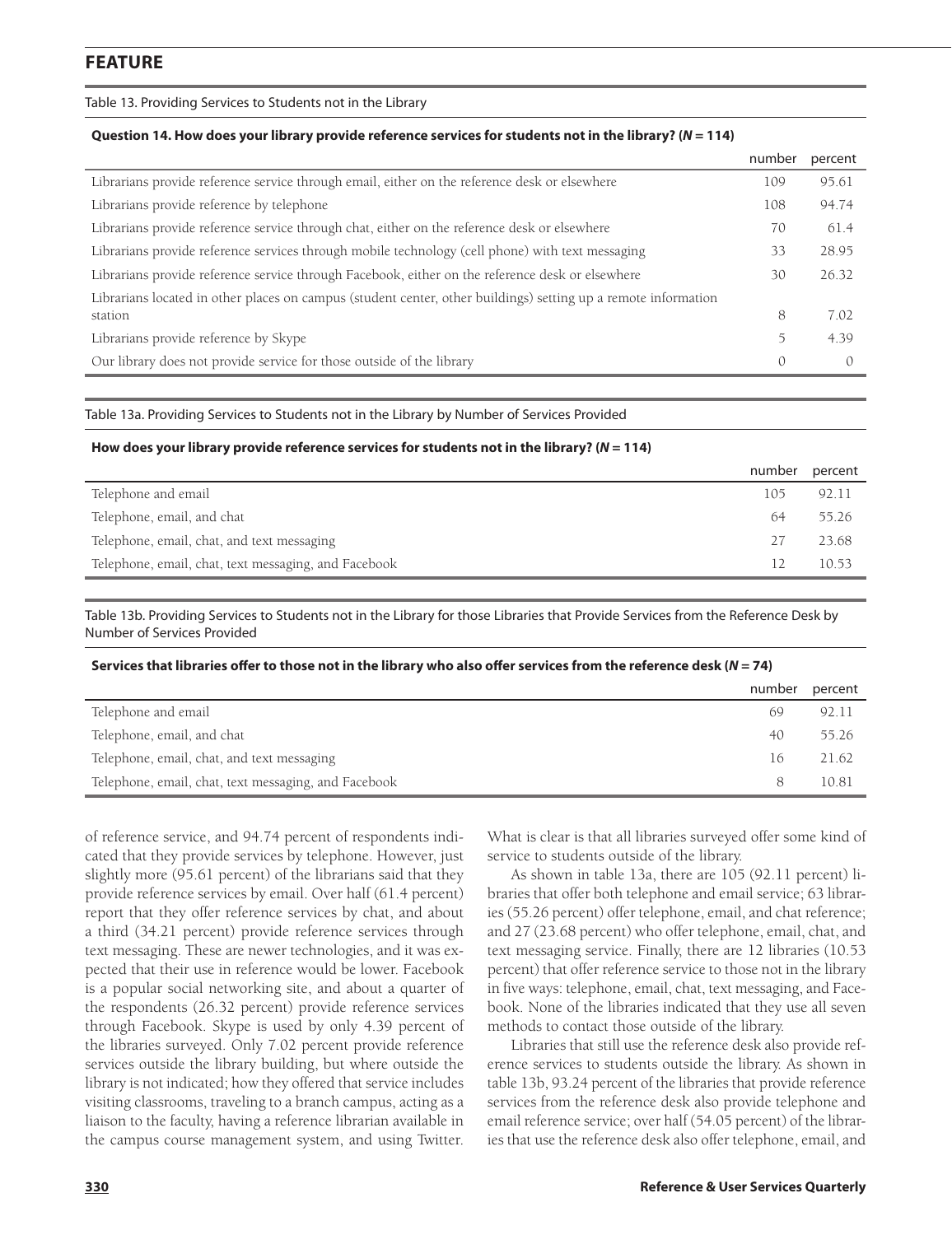chat reference service; 21.62 percent of the libraries that provide reference services from the reference desk also provide email, telephone, chat, and text messaging reference service; 10.81 percent of the libraries that provide reference services from the reference desk also provide email, telephone, chat, text messaging, and Facebook reference service. There are only 8 (7.02 percent) libraries that provide reference services outside of the library, and 7 of those 8 (87.5 percent) also provide reference services from the reference desk.

## **Conclusion**

It is clear that most librarians at mid-size colleges and universities responding to the survey still see the reference desk as the focal point for reference service. Even with all the discussion in the literature about the problems with traditional reference services and how this model of service should be done away with, most libraries continue with some variation of reference service in this way. The librarians indicated that the face-to-face interaction with patrons is the most important reason why librarians still want to offer service from the desk. This shows that the commitment, desire, and feelings of responsibility are still there among the librarians surveyed.

Also in the libraries surveyed, most have not seen a decrease in the number of reference questions asked at the reference desk, indicating that, for libraries that are experiencing a decline in the number of questions from the reference desk, this should not be used as the reason for taking the librarians off the reference desk without looking at some of the reasons why there has been an increase in the number of reference questions in other libraries.

In the libraries surveyed, other reference service methods, such as roving reference and consultation services, are being offered in addition to the service from the reference desk, but few libraries offer these kinds of reference services in place of the reference desk, indicating that the service from the desk is the foundation from which the other services spring.

 Librarians at these institutions seem committed to service at the reference desk in the future, with slightly more saying that they want to offer reference services by librarians from the reference desk in the future than those that indicated that they currently provide reference services at the desk. There also seems to be great commitment to providing services to students not in the library, and what varies is how that service is offered. Most provide multiple ways that students can access a librarian from outside the library, and some provide reference options that use technology that students use all the time.

Further research is needed to determine if there is any difference in librarians' attitudes at both larger research universities and smaller colleges, or if there is a difference between public and academic libraries. Also further research is needed to see if students feel the same way the librarians do about the service that librarians offer from the reference desk, or if students feel that other models are more effective. Further

research is also needed to determine why some libraries are experiencing a decline in reference questions while others are experiencing an increase.

For Southeastern Oklahoma State University, the reference model changed in the fall of 2011 from having a reference librarian on the reference desk for most hours that the library was open to having one librarian, on a rotating schedule, being on call all the time. The reason this change was made was due to providing too many services and having too many projects and not enough staff to effectively do them all. However, a few of the students complained in the annual Library Student Satisfaction Survey, conducted in April 2012, that they didn't like not having a librarian at the reference desk, so the librarians decided to put librarians back on the reference desk during the time of day that most of the reference questions were being asked.

What are the implications of this survey for academic libraries with smaller to medium-sized master's degree programs? Libraries may need to assess the services that they are offering to students and place reference service at a high level of need. Some services may need to be done away with to be able to continue to provide needed reference service. Libraries will need to provide reference services in a variety of ways, with reference desk service by professional librarians being the foundation of that service. What will vary somewhat is the location of the reference desk, the size of the library staff, the amount of time the professional librarians spend at the desk, and the percentage of professional librarians at an institution that offer reference service. What seems clear is that the reference desk is not going to disappear anytime soon.

#### **References**

- 1. S. Rothstein, *The Development of Reference Services through Academic traditions, Public Library Practice and Special Librarianship* (Chicago: Association of College and Reference Libraries, 1955), ACRL Monographs Number 14, 6–21.
- 2. F. Crunden, "Report on Aids and Guides, August '83 to June '85," *Library Journal* (Milwaukee Conference Number) 10: 310, as found in S. Rothstein, "The Development of the Concept of Reference Service in American Libraries, 1850–1900," *The Library Quarterly* 23(1): 1–15.
- 3. Barbara J. Ford, "Reference Beyond (and Without) the Reference Desk" *College & Research Libraries* 47, no. 5 (September 1986): 492–94.
- 4. Keith Ewing and Robert Hauptman, "Is Traditional Reference Service Obsolete?" *Journal of Academic Librarianship* 21 no. 1 (1995) 3–6; David W Lewis, "Traditional Reference Is Dead, Now Let's Move on to Important Questions," *Journal of Academic Librarianship* 21 no. 1 (1995) 10–12; Jerry. D Campell, "Shaking the Conceptual Foundations of Reference: A Perspective," *Reference Services Review* 20, no. 4 (1992): 31, 33–35; Jerry. D Campbell, "Still Shaking the Conceptual Foundations of Reference: A Perspective," *Reference Librarian* 48, no. 2 (2007): 22; Gabriela Sonntag and Felicia Palsson "No Longer the Sacred Cow—No Longer a Desk: Transforming Reference Service to Meet 21st Century User Needs," *Library Philosophy and Practice* (2007), www .webpages.uidaho.edu/~mbolin/sonntag-palsson.htm.
- 5. Steven. J. Bell, "Who Needs a Reference Desk*?" Library Issues: Briefings for Faculty and Administrators* 27, no. 6 (July 2007): 1.
- 6. Karen Storin Summerhill, "The High Cost of Reference: The Need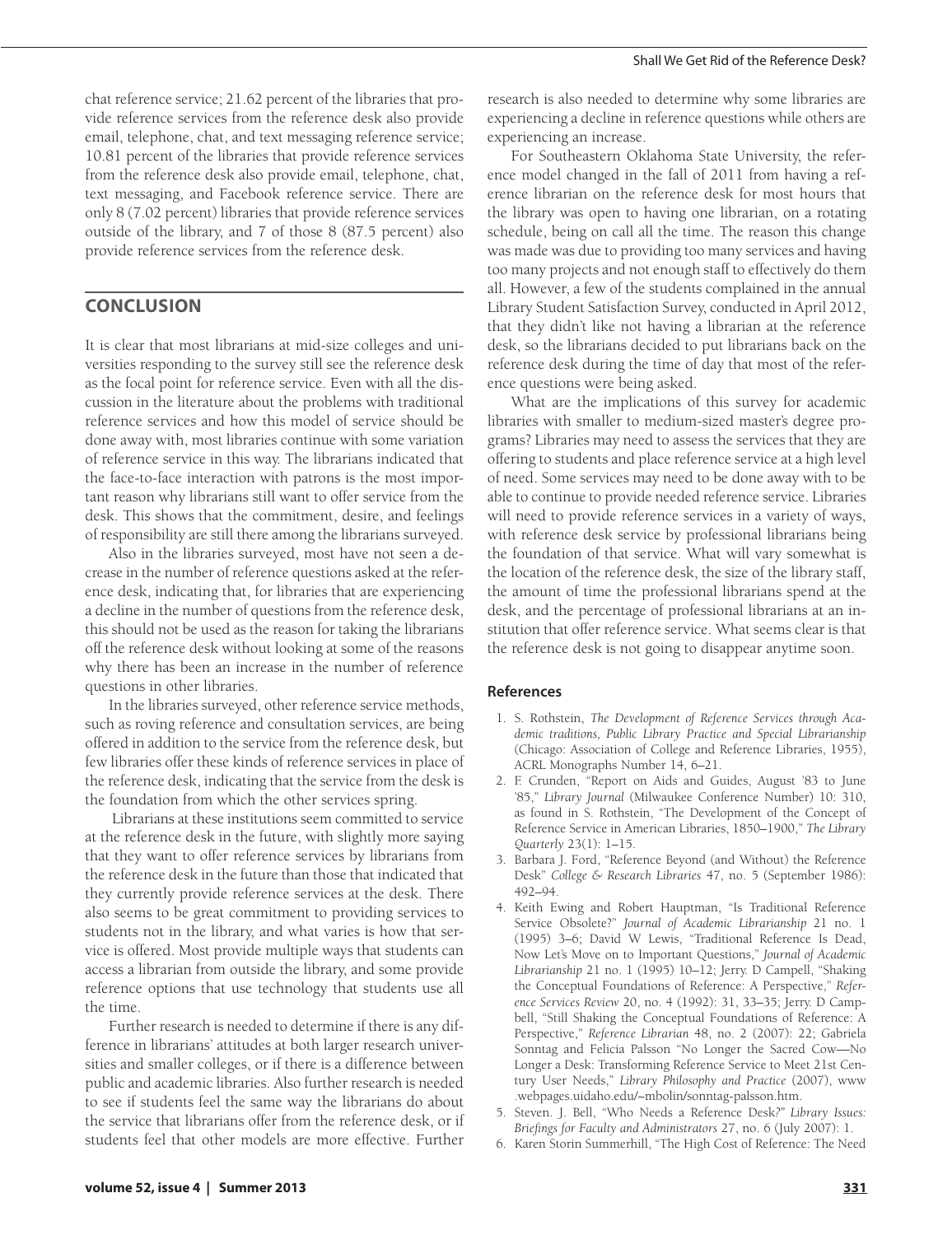to Reassess Services and Service Delivery," *The Reference Librarian* no. 43 (1994): 78.

- 7. Ibid., 79.
- 8. Ann Grodzins Lipow, "The Future of Reference: Point-of-Need Reference Service: No Longer an Afterthought," *Reference Services Review* 31, no. 1 (2003): 31.
- 9. Aaron Schmidt, "Revamping Reference," *Library Journal* 136, no. 8 (May 1, 2011): 18.
- 10. Edward C. Jestes and David Laird, "A Time Study of General Reference Work in a University Library,*" Research in Librarianship* 2 (1968): 16.
- 11. Rao Aluri and Jeffrey W. St. Clair, "Academic Reference Librarians: An Endangered Species?" *Journal of Academic Librarianship* 4, no. 2 (May 1978): 82; Thelma Freides, "Current Trends in Academic Libraries," *Library Trends* 31, no. 3 (Winter 1983): 467; Virginia Massey-Burzio, "Reference Encounters of a Different Kind: A Symposium" *Journal of Academic Librarianship* 18, no 5 (1992): 277; Allison I. Faixet al., "Peer Reference Redefined: New Uses for Undergraduate Students," *Reference Services Review* 38, no. 1 (2010): 90, 103. This study conducted at Costal Carolina University in 2009 found that upper-level undergraduate students can provide excellent reference service with proper training and guidance from librarians. Also Debbi Dinkins and Susan M. Ryan, "Measuring Referrals: The Use of Paraprofessionals at the Reference Desk," *Journal of Academic Librarianship* 36, no 4. (July 2010): 283. This study at Stetson University found that the nonprofessional, with training and experience, could answer 78 percent of the reference questions without a librarian assisting him in the fall 2008 semester. By the spring 2009 semester, the number of questions answered (unaided by the librarian) by the nonprofessional that were considered reference questions rose to 95 percent.
- 12. S. M. Ryan, "Reference Transactions Analysis: The Cost-Effectiveness of Staffing a Traditional Academic Reference Desk," *Journal of Academic Librarianship* 34(5): 389–99.
- 13. David A. Tyckoson, "What Is the Best Model of Reference Service?" *Library Trends* 50, no.2 (Fall 2001): 192–93.
- 14. American Library Association, *Academic Libraries in the United States—Statistical Trends*, accessed Sept. 22, 2012, www.ala.org/ ala/research/librarystats/academic/academiclibraries.cfm. To bring the reference statistics up to date, see Tai Phan et al., *Academic Libraries 2010: First Look*, National Center for Education Statistics, December 2011, accessed Jan. 3, 2012, http://nces.ed.gov/ pubs2012/2012365.pdf, 6. The statistics here, on which the American Library Association statistics mentioned before were based, changed the term reference transaction to information services to individuals. The information services to individuals were down to 34,599,983, a further 38 percent decline from the number of reference transactions in 2008. (Information services to individuals, is defined as the number of information contacts that involve the knowledge, use, recommendation, interpretation, or instruction in the use of one or more information sources by a member of the library staff.)
- 15. *Perceptions of Libraries, 2010: Context and Community: A Report to the OCLC Membership* (Dublin, OH: OCLC Online Computer Library Center, 2011), 54, accessed Jan. 29, 2011, www.oclc. org/reports/2010perceptions.htm. According to this report, 83 percent of college students choose an Internet search engine first to begin research on a topic. See also Alison J. Head and Michael B. Eisenberg, *Lessons Learned: How College Students Seek Information in the Digital Age,* The Project Information Literacy Progress Report, The Information School, University of Washington, December 1, 2009, http://projectinfolit.org/pdfs/PIL\_Fall2009\_ Year1Report\_12\_2009.pdf, 1, 15. This is a report on how college students conduct research, which reported on an online survey that was sent in the fall of 2008 to just under 28,000 students in six higher education institutions in the United States, supported

the OCLC report, finding that "Google was the go-to resource for almost all of the students in the sample. Nearly all of the students in the sample reported always using Google, both for courserelated research and everyday life research."

- 16. Michael Gorman, "Values for Human-to-Human Reference," *Library Trends* 50, no. 2 (Fall 2001): 171–72, 182.
- 17. Karen Sobel, "Promoting Library Reference Services to First-Year Undergraduate Students: What Works?" *Reference & User Services Quarterly* 48, no. 4 (Summer 2009): 362.
- 18. Rebekah Kilzer, "Reference as Service, Reference as Place: A View of Reference in the Academic Library," *Reference Librarian* 52, no 4 (Oct.–Dec. 2011) : 291–99.
- 19. David S. Nolen, "Reforming or Rejecting the Reference Desk: Conflict and Continuity in the Concept of Reference," *Library Philosophy and Practice* 12, no. 2, (Fall 2010): 1–12.
- 20. Adeane Bregman and Barbara Mento, "Reference Roving at Boston College," *College & Research Libraries News*. 53, no. 10 (November 1992): 634–37; Eileen H. Kramer, "Why Roving Reference: A Case Study in a Small Academic Library," *Reference Services Review* 24, no. 3 (Fall 1996): 67–80; Terence. K. Huwe, "Casting a Wider Net with Roving Reference," *Computers in Libraries* 23, no 3 (March 2003): 34–36; Kathryn Robinson, "Point-of-Need Customer Service: Mobile Service Using Wireless Technology," *Journal of Access Services* 3, no 2 (2005): 1–14; Megan Lotts and Stephanie Graves, "Using the iPad for Reference Services: Librarians Go Mobile," *College and Research Libraries News* 72, no. 4 (May 2011): 217–20.
- 21. Sandra Wong and Anne O'Shea, "Librarians Have Left the Building: Ask Use HERE! At Simon Fraser University," *Feliciter* 50, no. 3 (2004): 90–92; Molly Strothmann and Karen Antell, "The Live-In Librarian: Developing Library Outreach to University Residence Halls," *Reference & User Services Quarterly* 50, no. 1 (Fall 2010): 48–58; Triveni Kuchi, Laura Bowering Mullen, and Stephanie Tama-Bartels, "Librarians Without Borders: Reaching Out to Students at a Campus Center," *Reference & User Services Quarterly* 43, no. 4 (Summer 2004): 310–17.
- 22. Crystal D Gale and Betty S. Evans, "Face-to-Face: The Implementation and Analysis of a Research Consultation Service," *College and Undergraduate Libraries* 14, no 3. (2007): 85–101; Theresa. S. Arndt, "Reference Service Without the Desk," *Reference Services Review* 38, no. 1 (2010): 71–80
- 23. Joyce A. Meldrem, Lori A. Mardis, and Carolyn Johnson, "Redesign Your Reference Desk: Get Rid of It!" *Currents and Convergence: Navigating the Rivers of Change Proceedings of the Twelfth National Conference of the Association of College and Research Libraries*, April 7–10, 2005, ed. Hugh A. Thompson (Chicago, Association of College and Research Libraries, 2005), 305, 307–08.
- 24. Patricia H. Dawson, "Are Science, Engineering, and Medical Libraries Moving away from the Reference Desk? Results of a Survey of New Jersey Libraries," *Science & Technology Libraries* 30 no. 4 (2011) 343–53.
- 25. Marlys Brunsting, "Reference Staffing: Common Practices of medium-Sized Academic Libraries," *Journal of Interlibrary Loan, Document Delivery & Electronic Reserve* 18, no. 2 (2008): 157–58.
- 26. Steven. J Bell, "Who Needs a Reference Desk*?" Library Issues: Briefings for Faculty and Administrators* 27, no. 6 (July 2007): 1–4.
- 27. The 2008 survey revealed 65.82 percent of librarians surveyed indicated that they would never or probably not ever abandon the traditional reference model. The 2009 and 2010 surveys confirmed that still a majority of librarians were holding fast to the traditional model. However, problems with the 2010 survey design made the results unusable. In the 2010 survey, a question was asked the librarians to respond to the statement: Our library is using/will use the following types of reference. A list of several types of reference was given, including email, chat, text messaging, having students at the reference desk, traditional reference (defined as having a librarian at the desk) all hours the library